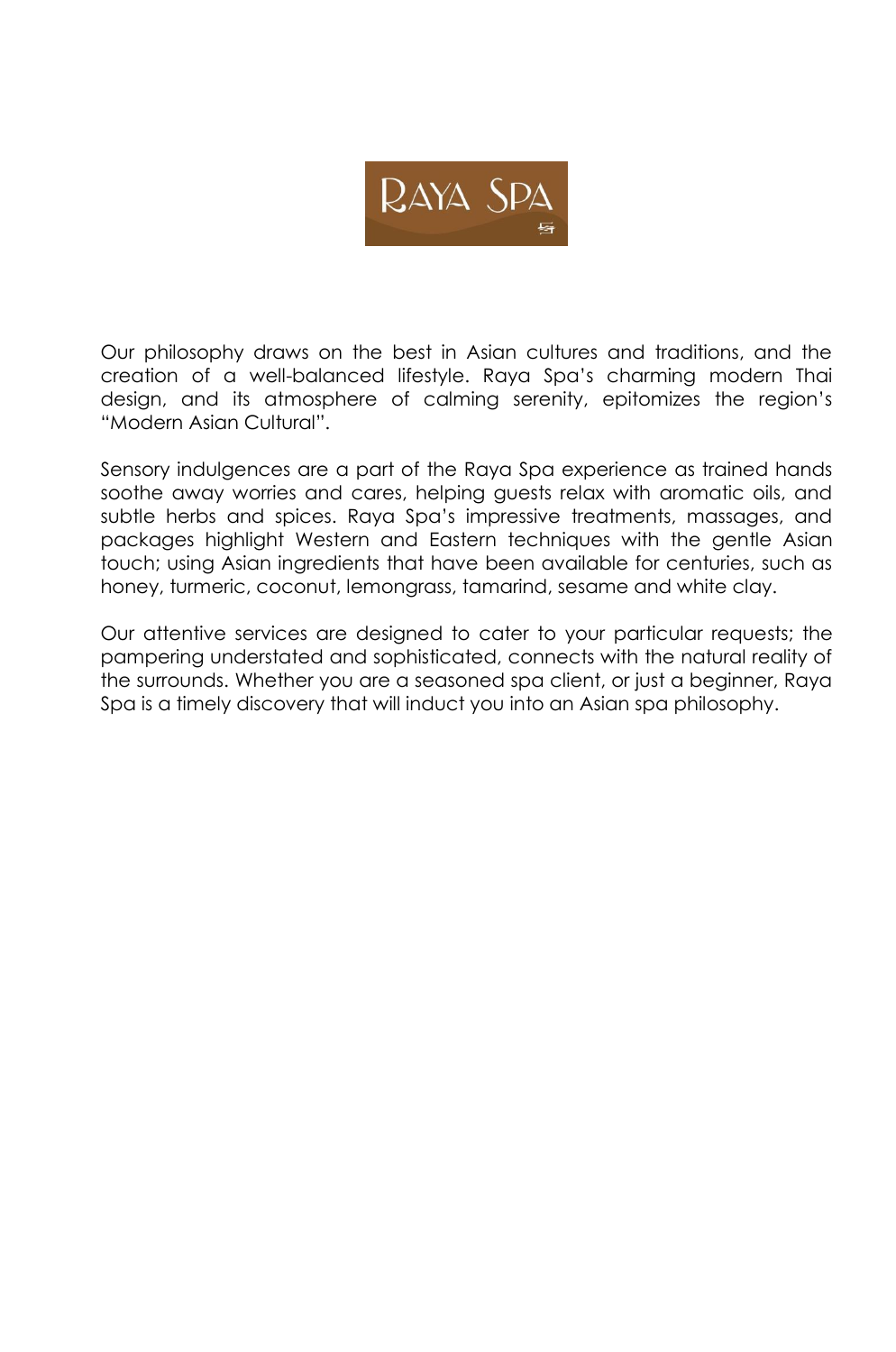

## Massage Therapy

| • Royal Thai Massage | <b>60 Minutes</b> | <b>B1,800</b>       |
|----------------------|-------------------|---------------------|
|                      | 90 Minutes        | B <sub>2</sub> ,200 |

Thailand has a long tradition of massage. This massage is superb for its acupressure and stretching technique, which release muscular tension. It helps to promote the blood circulation and relaxes. This massage is done without oil.

|  | <b>Ancient Thai Massage</b> | 90 Minutes | <b>B2,500</b> |
|--|-----------------------------|------------|---------------|
|--|-----------------------------|------------|---------------|

Combining the Royal Thai Massage and Thai Herbal Warm Compress, this treatment focuses on stimulating the blood circulation, detoxifying and relieving muscular aches and pains.

| • Tension Relief Massage | <b>60 Minutes</b> | <b>B1,800</b>       |
|--------------------------|-------------------|---------------------|
|                          | 90 Minutes        | B <sub>2</sub> ,200 |

This is a unique oil massage, which relieves aches and tensions throughout the body ensuring overall relaxation. While respecting your privacy and comfort, the therapists use smooth hand movement, which works to relieve the stress on the body.

| • Aroma Massage | <b>60 Minutes</b> | <b>B1,800</b> |
|-----------------|-------------------|---------------|
|                 | 90 Minutes        | <b>B2,200</b> |

A relaxing, full body massage designed to de-stress your body and skin. Breathe in the healing powers of pure essential oils while deeply relaxing massage techniques invigorate and stimulate the body.

|  | • Sport Massage | <b>60 Minutes</b> | B <sub>2</sub> ,000 |
|--|-----------------|-------------------|---------------------|
|--|-----------------|-------------------|---------------------|

Carried out with long, firm strokes, this stimulating massage uses elbows and arms concentrating on the back, neck and shoulders. For its deep massage technique, it helps to relieve tired muscles and improves the blood circulation.

**Jetlag Massage 60 Minutes B2,000**

The ideal massage technique to banish fatigue and sluggishness associated with jetlag. The movements are designed to stimulate and invigorate the body, while the used Lavender Oil leaves you with a feeling of renewal.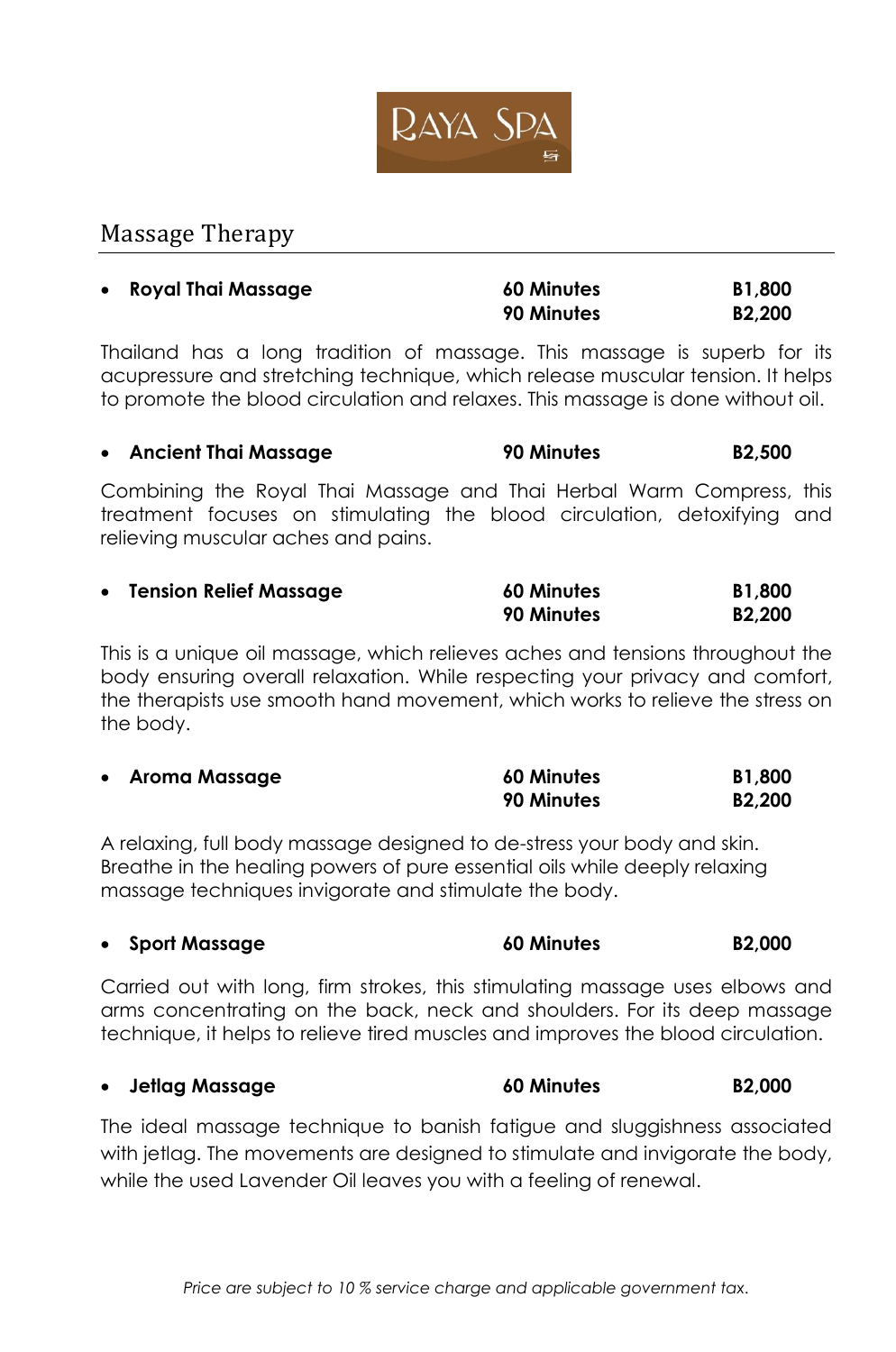

# Massage Therapy

## **Anti-stress Massage 60 Minutes B1,700**

Drawing upon ancient Ayurveda Massage, Head, Neck & Shoulder Massage opens up the energy lines of the body and soul. The massage concentrates on the tight, deep tissue on the head, neck and shoulders to relieve stress and headache.

### **Oriental Foot Reflexology 60 Minutes B1,800**

Applying pressure to the 63 points in the feet, this treatment is carried out with a technique where only therapist's fingers touch the feet. Foot Reflexology stimulates and improves blood circulation and the functioning of a body system.

### **Hot Stone Massage 90 Minutes B2,900**

A stone therapy boosts your circulation, releases stored tension and recharges your energy levels. The heat of the stones relaxes the muscles and expands the blood vessels, calming the nervous system and detoxing the body. The body becomes relaxed in a much shorter space of time. Hot stone therapy is said to have health benefits for people with muscular pain, poor circulation, rheumatic and arthritic conditions, back pain, stress, insomnia, depression.

#### **Head Massage 30 Minutes B1,250**

A relaxing massage working mainly on the head, therapist will start by gently pouring warm coconut oil to the head, scalp and hair. The rich, velvety coconut oil is massaged in to stimulate the scalp and improve the flow of energy through the body. Head massage releases stress and tension, soothes the mind, centers focus and improves circulation. The oil has essential vitamins that are great for the scalp and hair.

#### **Pregnancy Massage 90 Minutes B2,200**

This therapeutic massage supports the body through the muscular and structural changes that occur in pregnancy. A variety of safe pregnancy massage techniques together with relaxing coconut oil pamper and praise the changing body, while easing areas of tension, improving circulation, alleviating back pain and promoting a state of calm and wellbeing. Applicable only after the 4th month of pregnancy.

RAYA SPA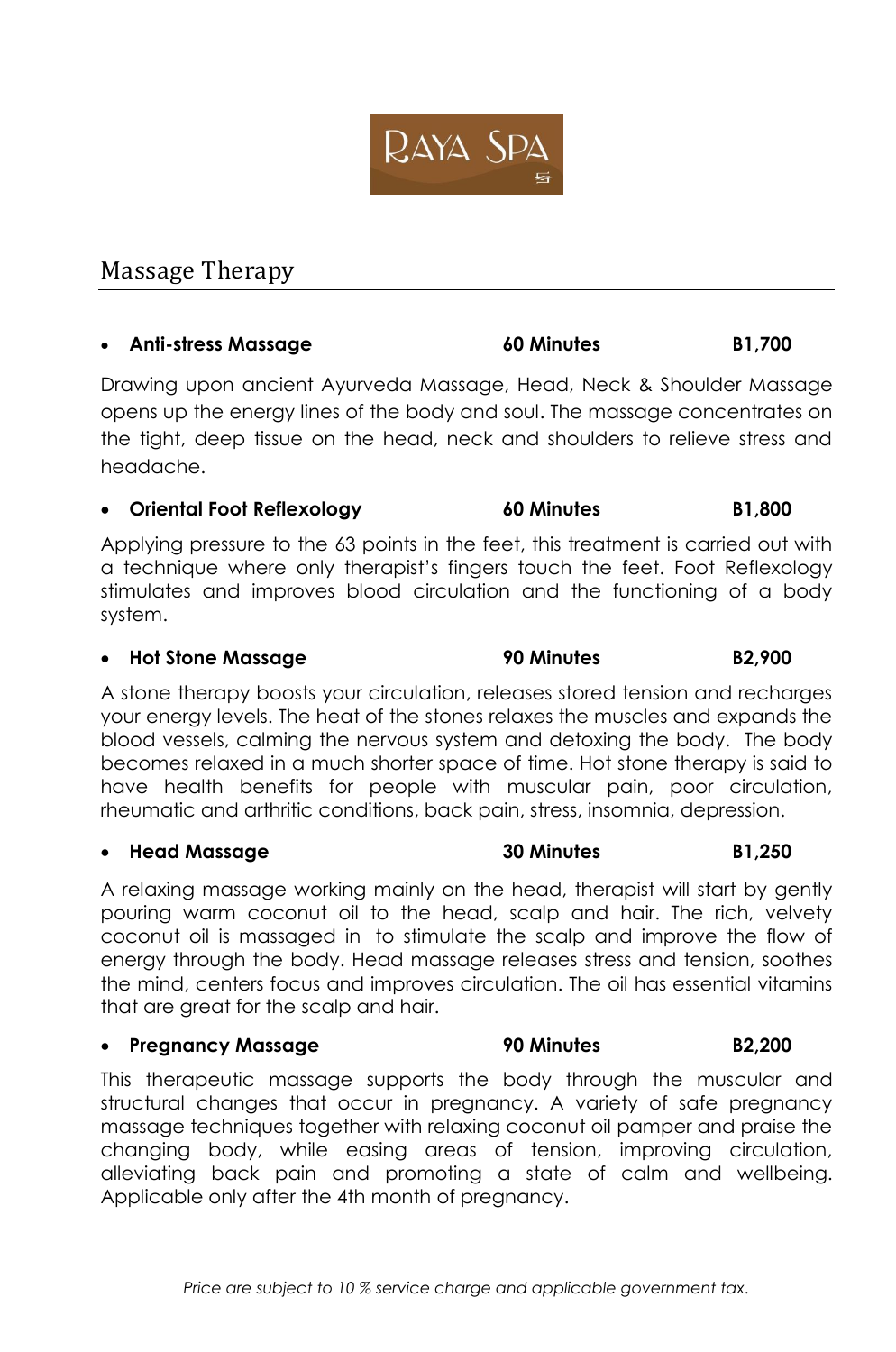

## Steam Bath

Choose from a variety of steam baths which do not only relax and renew your energy, but also promote your health and beauty. You can settle in for a steam bath before a body treatment or massage service to prepare your skin and body for the spa treatment, and also enhance the benefits of your service.

## **Herbal Steam 30 Minutes B950**

Enjoy a heated aromatic Thai herbal steam bath with essential oils from Thai herbs such as Camphor, Lemongrass, Turmeric and Plai. Herbal Steam Bath helps to remove the dead skin on the body and improves the breath.

### **Eucalyptus Steam 30 Minutes B950**

[Eucalyptus](http://www.organicfacts.net/organic-oils/natural-essential-oils/health-benefits-of-eucalyptus-essential-oil.html) helps in getting relief from pain, rheumatism, stiff muscles and tendons. It is effective in treating stress, as it stimulates circulation and removes exhaustion, calming your body and mind. Eucalyptus provides a cooling and refreshing effect that rejuvenates the spirit.

### **Lemongrass Steam 30 Minutes B950**

Lemongrass (Citronella) is one of those wondrous Thai herbs. It is known for its calming effect that relieves insomnia and stress. Lemongrass is a good cleanser that helps to detoxify the Liver and kidney. It also helps improve the skin by reducing acne and pimples and acts as a muscle and tissue toner. Also, it can reduce blood pressure.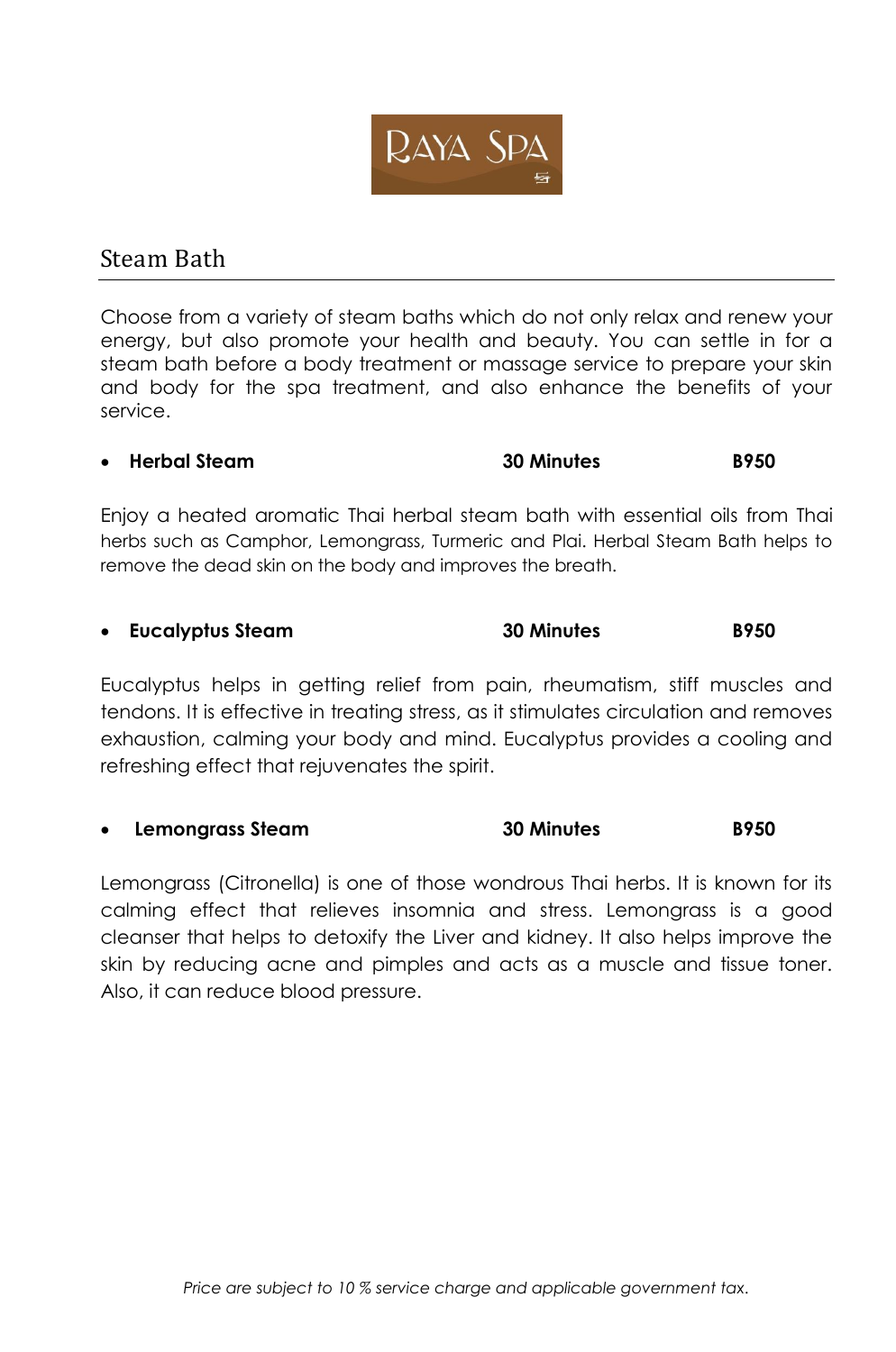

# Water Bath

Soothing and nourishing the depleted skin, these bath milks are composed of natural oils, vitamins and skin replenishing ingredients. Scents of pure essential oils give you an absolute relaxing moment, while stimulating the blood circulation and calming your body and soul.

## **Thai Detox Bath Salts 30 Minutes B1,050**

A mix of salts and essential oils provides a soothing and muscle relaxing experience. Thai Detox Bath Salts provide skin detoxification; an energizing and refreshing cleanser.

#### **Lemongrass Bath 30 Minutes B1,050**

Lemongrass (Citronella) is one of those wondrous Thai herbs. It is known for its calming effect that relieves insomnia and stress. Lemongrass has antibacterial and antifungal properties. It is a good cleanser that helps to detoxify the liver and kidney. It also helps improve the skin by reducing acne and acts as a muscle and tissue toner. Also, it can reduce blood pressure.

#### **Ylang Ylang Milky Bath 30 Minutes B1,050**

Ylang Ylang is known as one of the most aromatic and relaxing essential oils. With fresh, floral aroma, Ylang Ylang Milky Bath provides a smooth and inspiring feeling, leaving the skin revitalized and rejuvenated with a healthy look.

### **Thai Herbal Bath 30 Minutes B1,050**

Herbal essential oils are known for their healing properties. A special blend of Thai Herbs soothes the body, while the aromas relieve stress and relax. This treatment promotes well-being and leaves your body nourished and rejuvenated.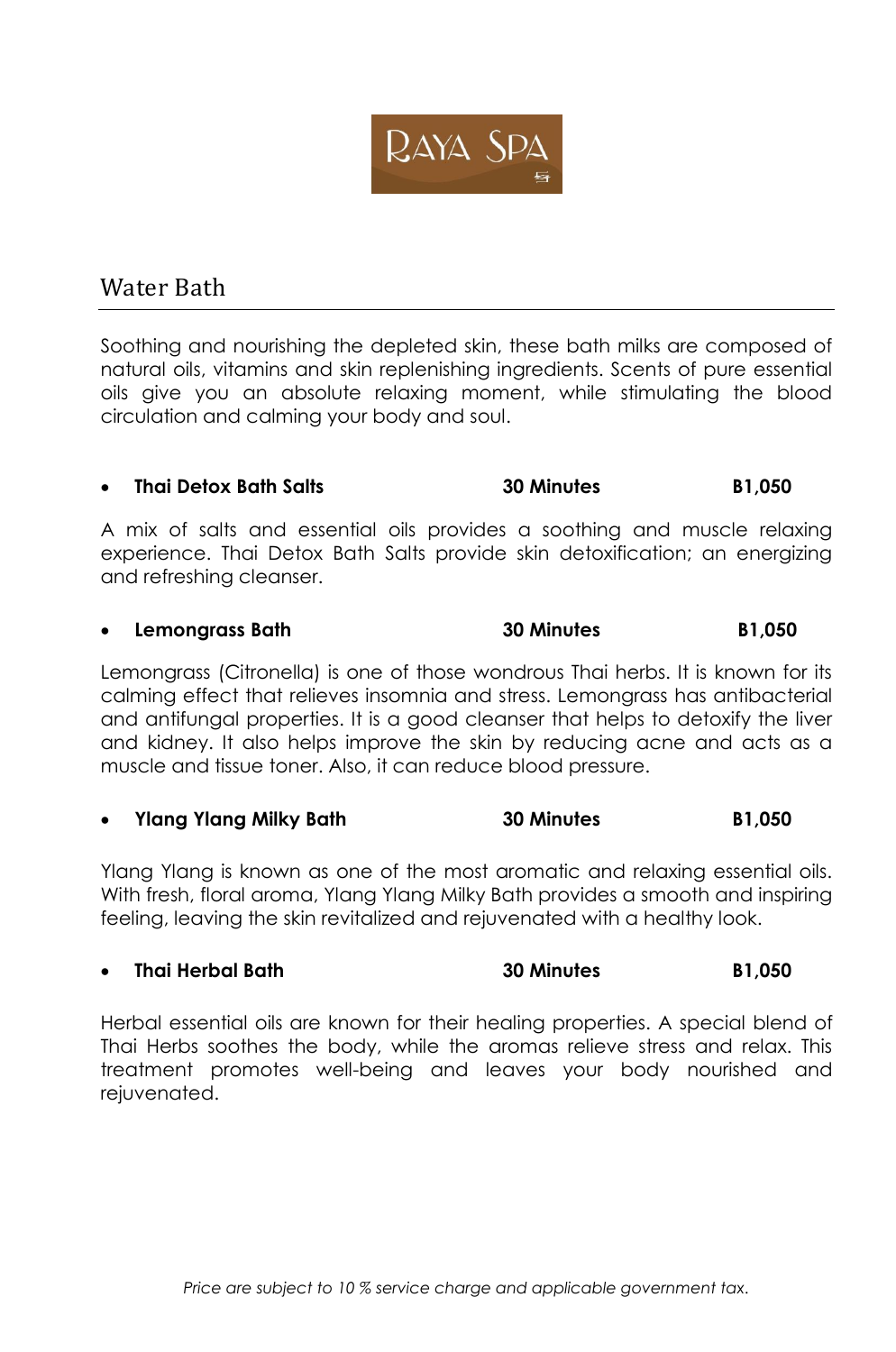

# Water Bath

## **Active Men 30 Minutes B1,050**

Mix of carefully chosen herbs such as basil, rosemary, coriander and cinnamon improves the blood circulation and helps in increasing the metabolism. This treatment relaxes and relieves stress and pain, making it the perfect balance for active men.

## **Bright Harmony 30 Minutes B1,050**

Bright Harmony is a fresh and relaxing essential oil from citrus, grapefruit, basil, anis, green tea and musks. It relieves anxiety and energizes, allowing abundance and well being to flow into the body, mind and soul. Green tea known for its antioxidant properties rejuvenates and helps to keep the skin firm and elastic.

## **Sweet Dreams 30 Minutes B1,050**

With scents from lotus flowers, rose, lili of the valley, citrus and tangerine, this sweet scented floral bath hydrates and relaxes the body. Floral aroma invokes feelings of happiness and joy while it strengthens hair roots and tones and lifts the skin.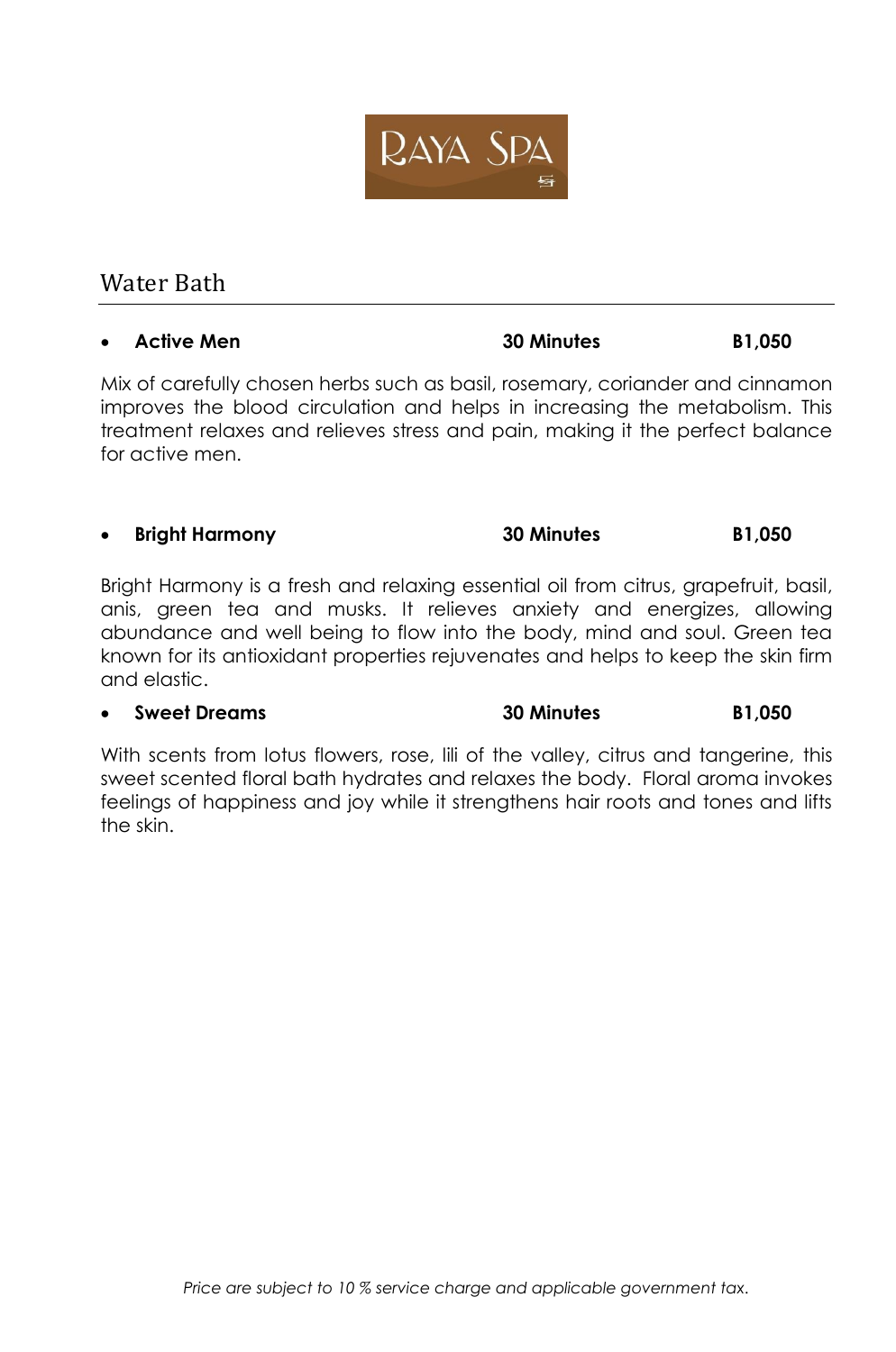

# Body Care

## **Body Scrub**

All scrubs are formulated to revive the skins natural glow by gently ridding of dead skin cells. A selection of healing oils, butters and vitamins form a protective barrier whilst carefully selected natural abrasives revive and stimulate the skin. Comfort your body with a gentle exfoliate that gives a soft, smooth and bright complexion.

### **Coconut Body Scrub 45 Minutes B1,600**

A fresh blend of young coconut and honey with coconut oil, this treatment presents the most unique Asian beauty secrets. This body scrub is known for its antiviral and antibacterial properties; recommended for normal and dry skin types.

**Mango & Lychee Body Scrub 45 Minutes B1,600**

Mango seed oil moisturizes and softens skin without being greasy. The lychee fruit is rich in proteolytic enzymes which eliminate dead skin cells from the skin's surface; not recommended for very sensitive skin type.

**Detoxifying Coffee Body Scrub 45 Minutes B1,600**

A harmonious blend of coffee and milk, this shooting body scrub helps to exfoliate, soothe, cleanse and nourish the skin. The caffeine contained in the coffee has a slimming effect on your body; suitable for all skin types.

**Thai Herbal Body Scrub 45 Minutes B1,600**

A sophisticated blend of Turmeric with other Asian herbs such as Lemongrass and Kaffir Lime, gives a soft and unique scrub with herbal scents. This gentle treatment helps to cleanse and polish the skin; suitable for all skin types.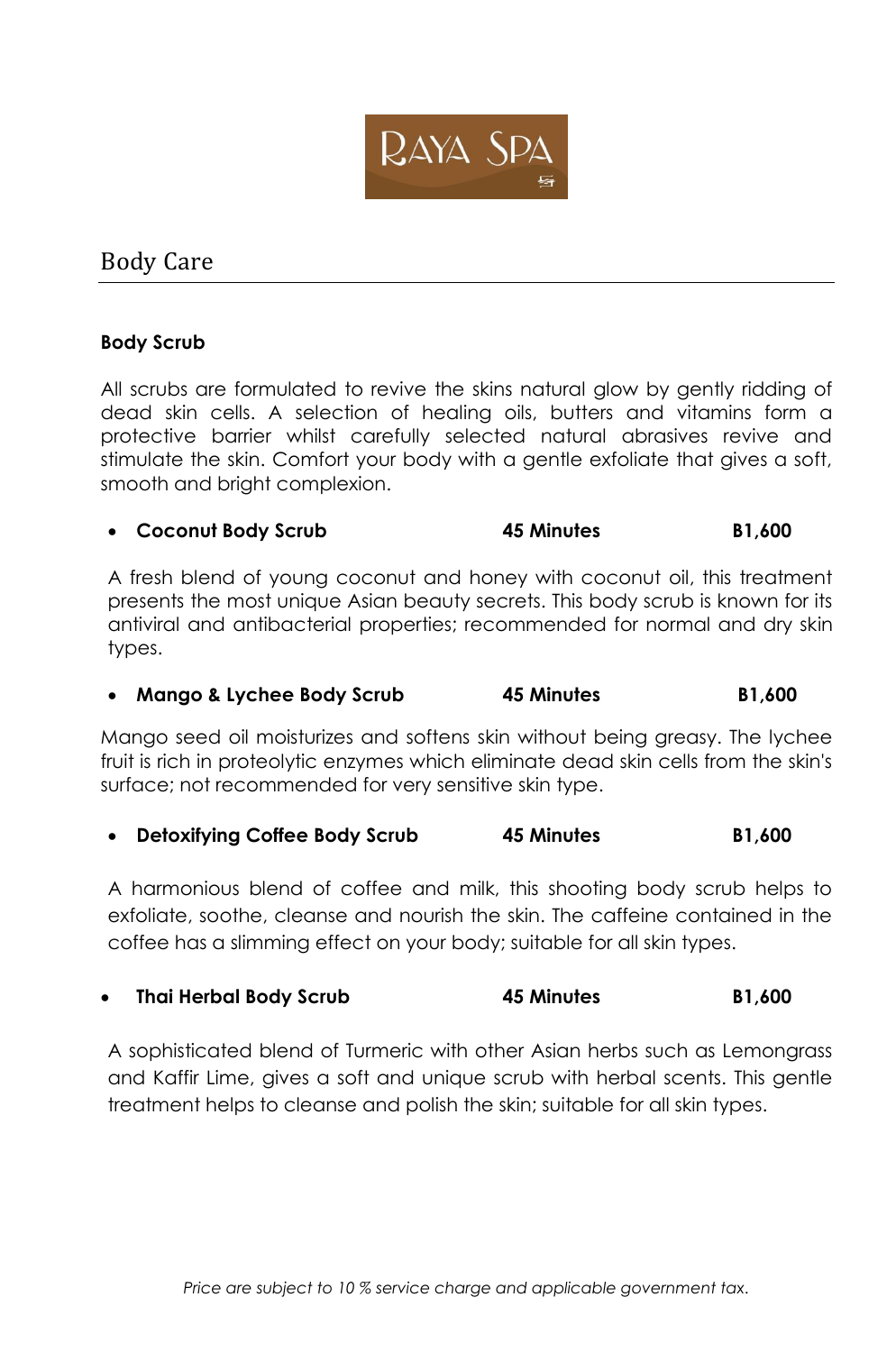

# Body Care

### **Body Wrap**

Body wraps are one of the most relaxing spa treatments and a perfect way to tone your body. Pamper yourself with a natural body wrap and replenish the moisture content of the skin to feel relaxed and revitalized.

## **Healing of Aloe Vera 1 ½ hours. B2,850**

Soothe and calm your body and mind with Fresh Aloe Vera, renowned for its healing properties for the sunburned skin. Followed by a luxurious After Sunburn Facial Treatment, the skin will feel soft and glowing.

#### **Nourishing Aloe Cucumber 45 Minutes B1,800**

Enjoy a nutritious body scrub to moisturize the skin and revitalizing it with a deep hydration body wrap. Enriched with milk protein and amino acids that are a component of the skin cells, this mask is easily absorbed into the skin. Cucumber is also known for its rich nutritive value. Your skin will have a silky smooth and healthy appearance.

**Asian White Clay Body Wrap 45 Minutes B1,800**

A delightful blend of honey, Thai jasmine and white clay mud, are all natural ingredients with excellent skin purification. Honey and white clay balance the skins moisture after the treatment.

### **Coconut Delight Body Wrap 45 Minutes B1,800**

Indulge yourself with a luxurious mask of Coconut, of which hydrating qualities provide sustained moisture to the body. Coconut with its highly moisturizing benefits helps to nourish the skin leaving it soft and supple.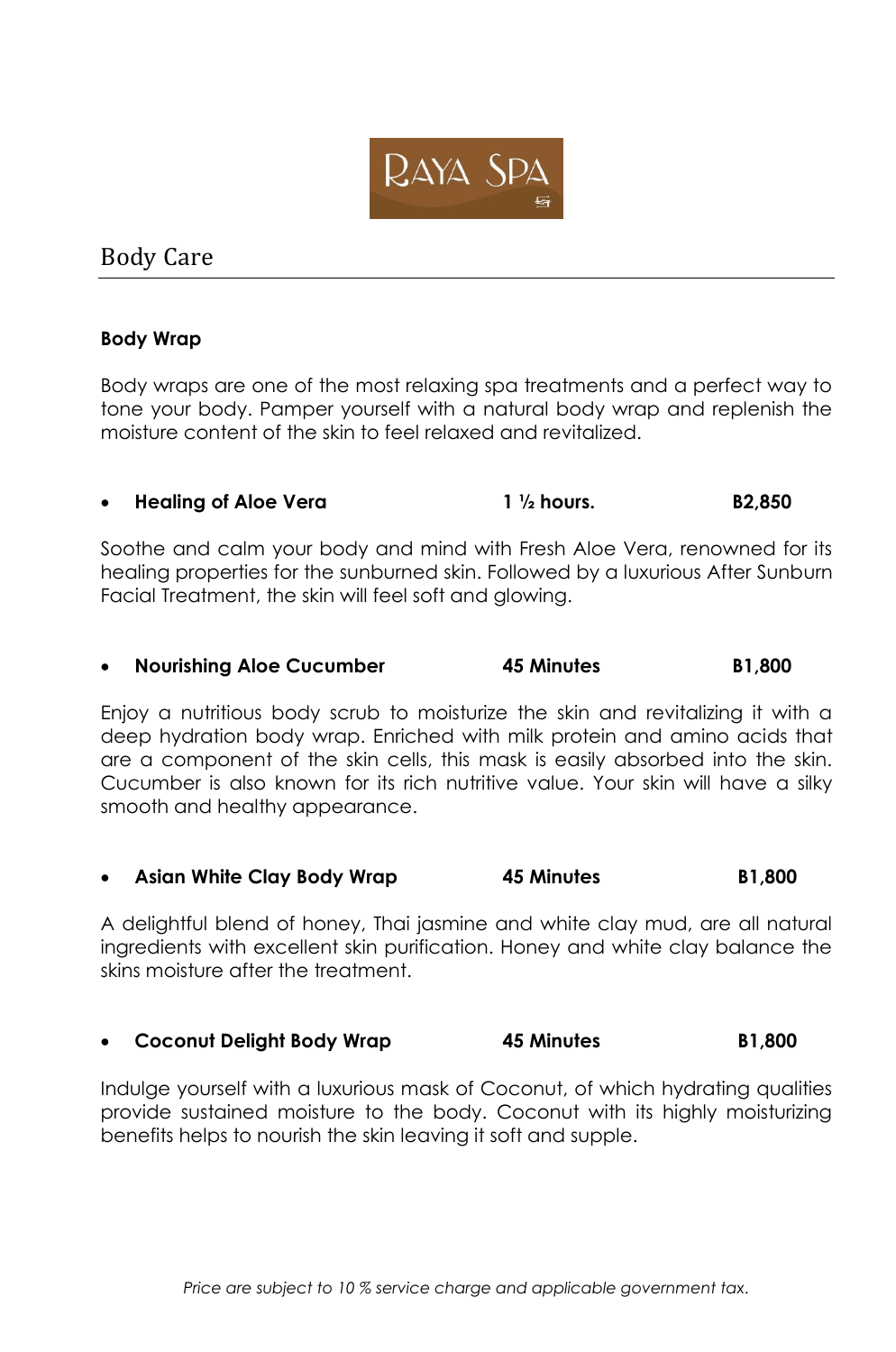

# Facial Care Treatments

## **For Ladies 60 Minutes**

### **Soothing Facial Treatment B1,850**

A gentle and luxurious facial designed to soothe and nurture sensitive and delicate skin. Enjoy the uplifting sensory experience of pure, natural skin care and total pampering.

### **Deep Clean Facial Treatment B2,150**

This facial is designed to deep cleanse and clarify the skin. Exfoliation techniques leave you with a radiant glow. An ideal treatment for oily, acne prone and troubled skin.

### **Aromatherapy Facial Treatment B2,150**

This classic facial provides holistic benefits essential for radiant, healthy skin. A cleansing and relaxing facial is performed using aromatherapy preparations personalized for individual skin types and conditions.

**Anti-Aging Facial Treatment B2,650**

An effective revived treatment that delivers optimum results. The skin will feel smooth, energized and glowing, leading to a younger and healthier appearance.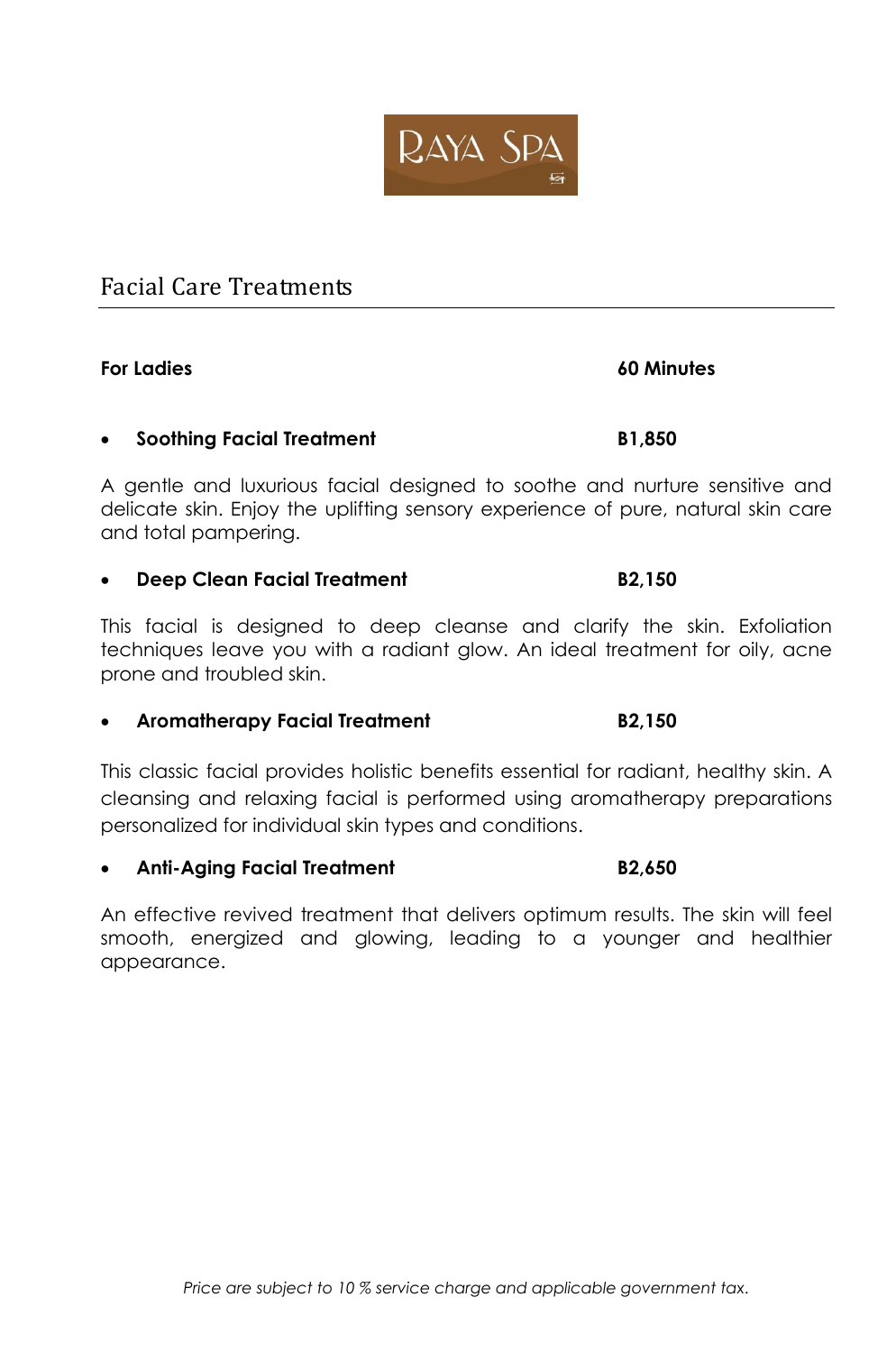

# Facial Care Treatments

### **For Men 60 Minutes**

### **Pure performance (for oily and combination skin) B2,450**

An active purifying facial treatment helps to remove impurities and rebalance excessive sebum leaving the skin clear.

### **Hydra performance (for dry and normal skin) B2,450**

An active restoring facial treatment for dry and dehydrated skin: the ideal facial treatment to help to nourish the skin.

**Anti-Age performance B2,650**

An effective serum, a gentle exfoliate and anti-free radical agents help to cleanse and reduce signs of aging as well as re-establish and tone the skin.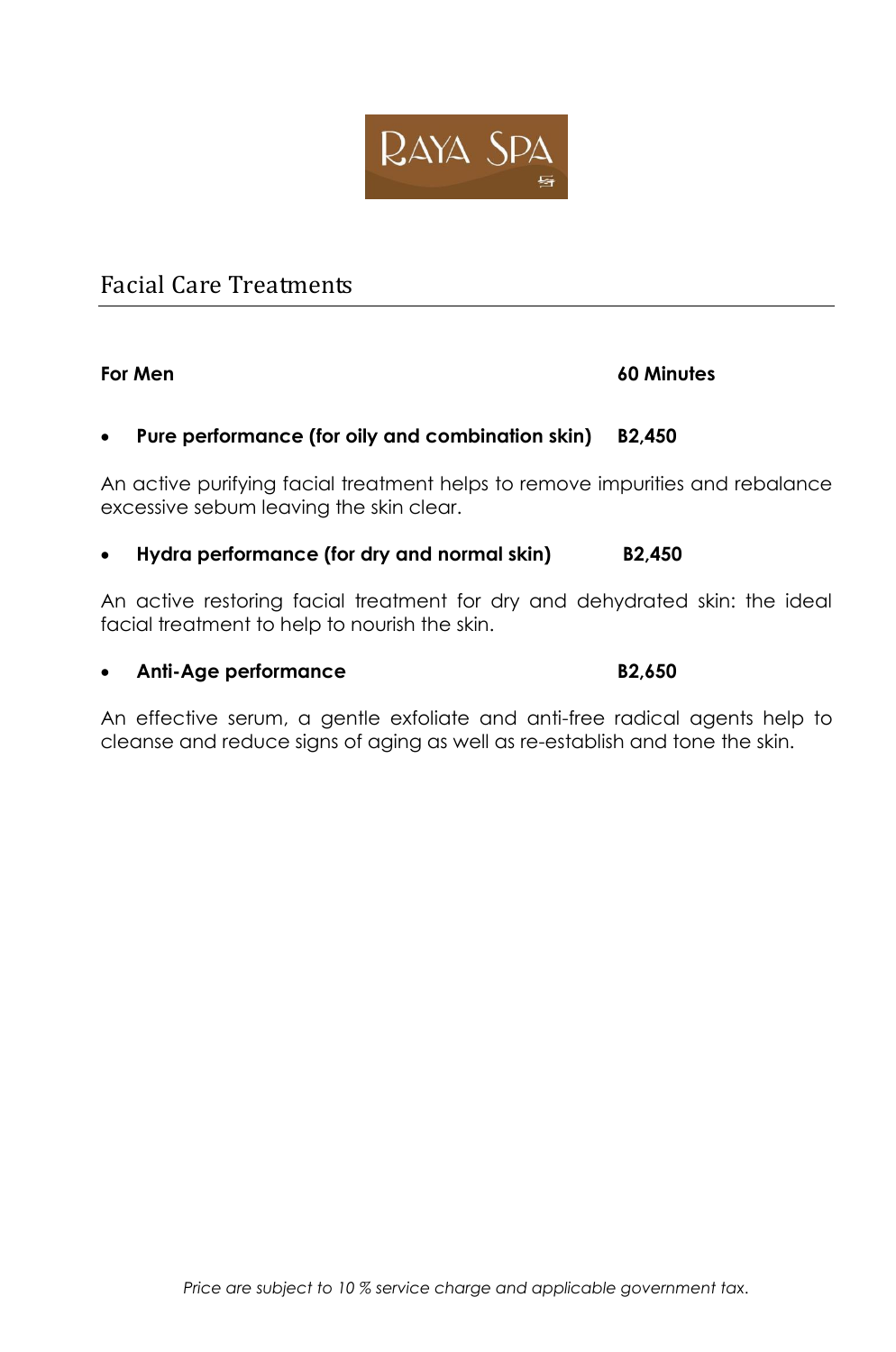

# Raya Spa Package

### **Stress Relief Therapy 2 1/2 hours. B3,800**

Relax in Herbal Steam, followed by an exfoliating Body Scrub of your choice. The treatment is finished with a head, Neck and Shoulder Massage to relieve muscle tension in the upper body.

| • Herbal Steam                                                                  | 30 Minutes                       |
|---------------------------------------------------------------------------------|----------------------------------|
| $\bullet$ Body Scrub                                                            | 60 Minutes                       |
| $\lambda$ is $\lambda$ expressed $\lambda$ and $\lambda$ expressed in $\lambda$ | $\sqrt{2}$ $\sqrt{2}$ $\sqrt{2}$ |

• Anti-stress Massage 60 Minutes

#### **Touch of Siam 2 hours. B2,700/person**

Re-charge your body and mind with Sareeraya Spa Experience. Enjoy Herbal Steam followed by a touch of classical Tension Relief Massage with body oils to relax and soothe muscle pain.

| $\bullet$ Herbal Steam | 30 Minutes |
|------------------------|------------|
| Tension Relief Massage | 90 Minutes |

#### **Heaven on Earth - Honeymoon 4 hours. B4,850/person**

Calm your Breath with Herbal Steam and enjoy Herbal Tea along with seasonal Thai fruits. The skin is smoothened and moisturized with Coconut Body Scrub and Wrap, followed by Royal Thai Massage for total relaxation and improved blood circulation. This package is finished with a Facial Treatment.

| $\bullet$ Herbal Steam       | 30 Minutes |
|------------------------------|------------|
| • Coconut Body Scrub         | 45 Minutes |
| • Coconut Body Wrap          | 45 Minutes |
| $\bullet$ Royal Thai Massage | 60 Minutes |
| • Facial Treatment           | 60 Minutes |
|                              |            |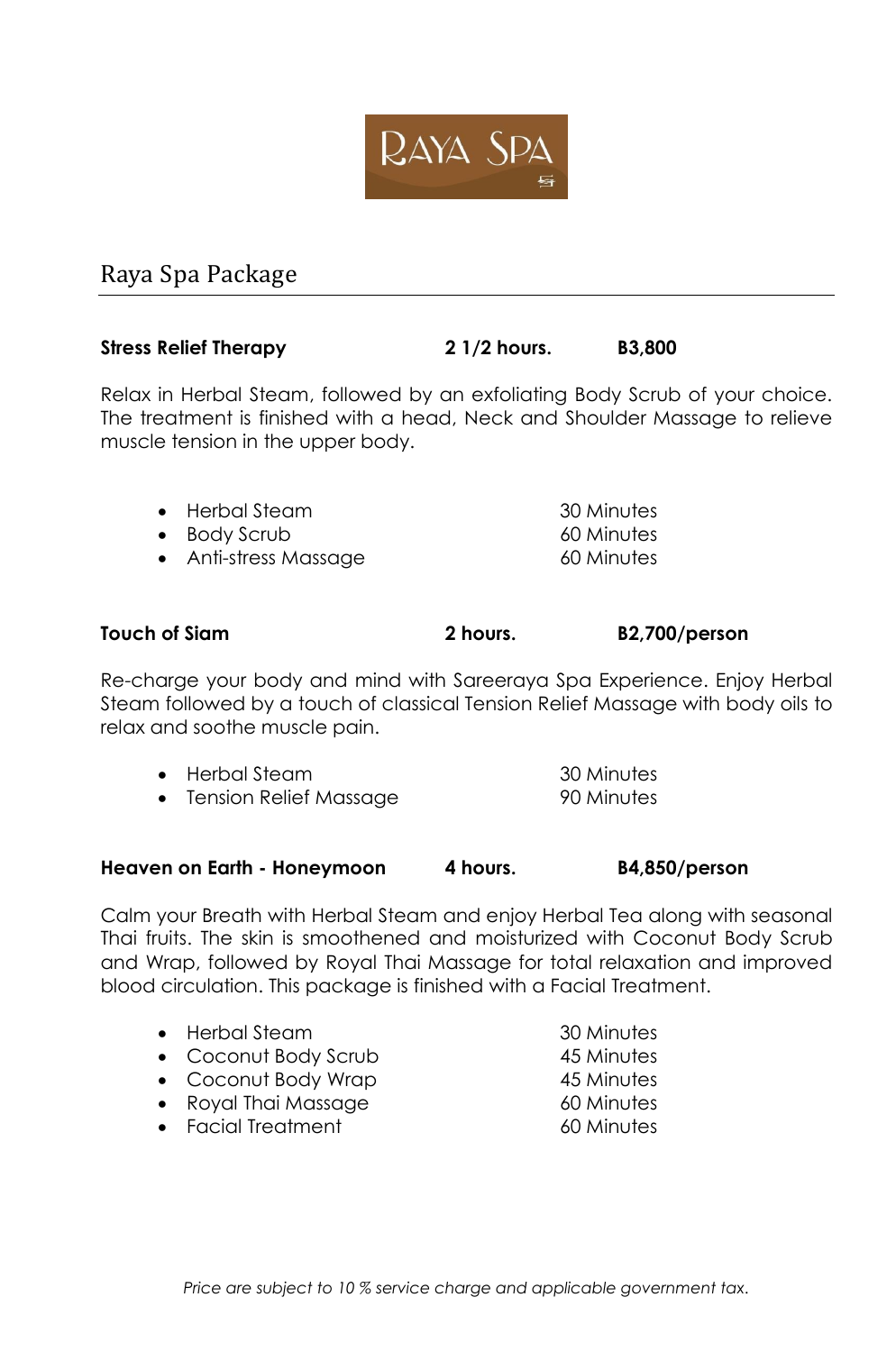

# Raya Spa Package

**Youth – Renew 4 ½ hours. B6,950/person**

Abundant comfort and relaxation is ensured with this four and half hour youth treatment. The package commences with an invigorating Herbal steam, followed by relaxing Aromatic Bath with Lavender Milk. The skin is polished with a Body Scrub and pampered to perfection with White Clay body Wrap that smoothens and nourishes the skin. Combine the pleasure with a Tension Relief Massage, finalizing the treatment with a Deep cleansing Facial for Rejuvenation. The extensive serenity is completed with Hot Tea and Seasonal Thai Fruits.

| • Herbal Steam           | 30 Minutes |
|--------------------------|------------|
| • Herbal Bath            | 30 Minutes |
| • Body Scrub             | 45 Minutes |
| • Body Wrap              | 45 Minutes |
| • Tension Relief Massage | 60 Minutes |
| • Facial Treatment       | 60 Minutes |
|                          |            |

#### **3 Days Package 6 ½ hours. B9,500/person**

This is a perfect package for those wanting to escape and indulge for a few days in the serenity of Raya Spa.

| Day 1:                        |            |
|-------------------------------|------------|
| <b>Herbal Steam</b>           | 30 Minutes |
| Water Bath                    | 30 Minutes |
| <b>Tension Relief Massage</b> | 60 Minutes |
| Day 2:                        |            |
| Oriental Foot Reflexology     | 60 Minutes |
| Royal Thai Massage            | 60 Minutes |
| Day 3:                        |            |

| Body Scrub      | 45 Minutes |
|-----------------|------------|
| Body Wrap       | 45 Minutes |
| Anti Age Facial | 60 Minutes |